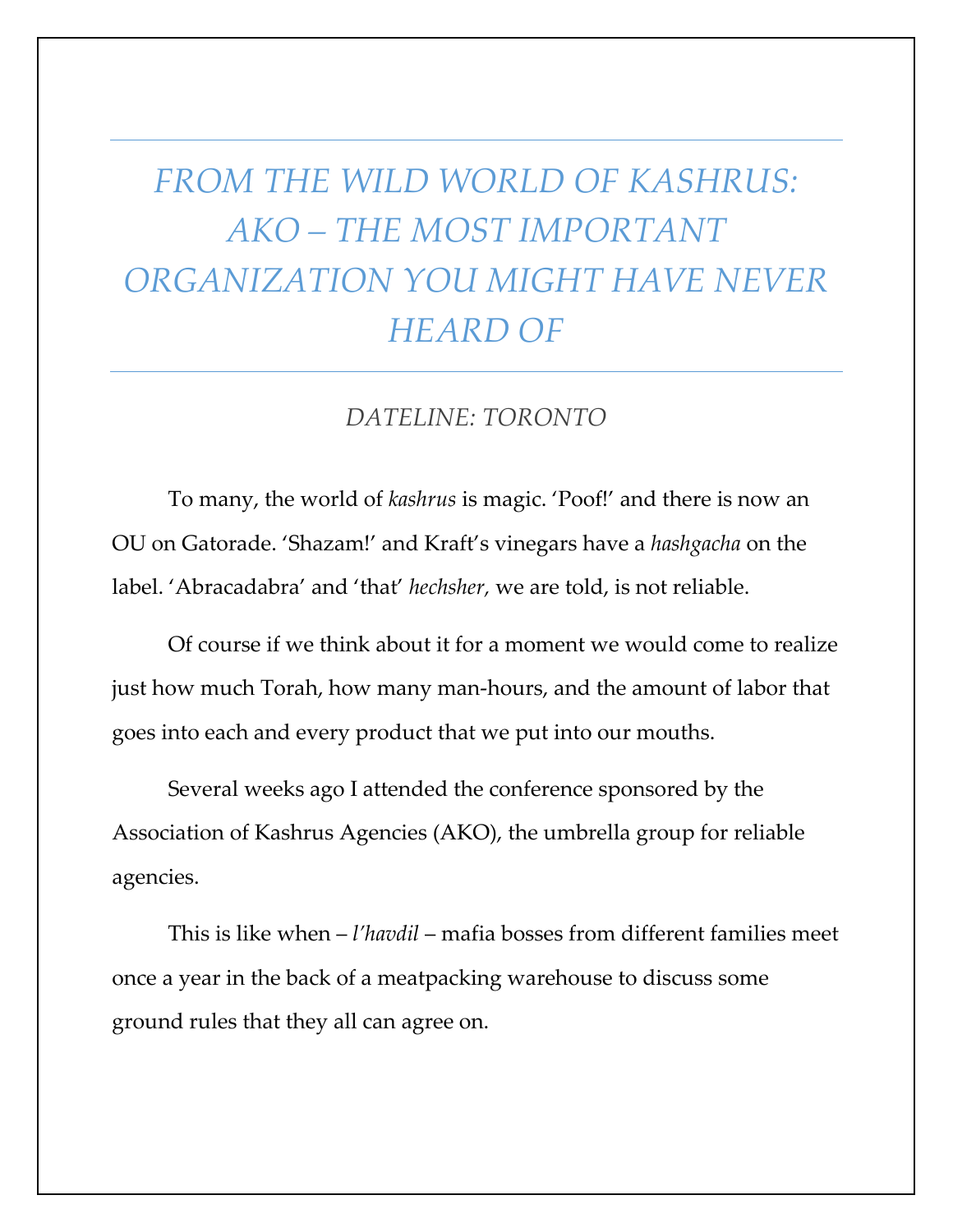There are presently close to 2000 *vaadim*, kosher councils and supervising agencies around the globe, each with their own standards, practices, and *poskim*. There are national agencies, local *vaadim*, and even *hechsherim* given out by private, non-*musmachim* individuals. How does one know which standards went into any given product?

*Furthermore, due to shipping capabilities and refrigeration it is not at all un-common to be walking down an aisle in a grocery store in Los Angeles and pick up a product made three days ago in Philadelphia, that is certified by a rabbi in Connecticut, who in turn sent a mashgiach living in Baltimore after speaking to his posek who lives in Brooklyn!* 

The goal of AKO is to have a 'commons', a place where all reliable agencies –*chasidesh* and *litvesh*, *heimesh* and standard - can come to talk openly about concerns, values, and policy. While it would be close to impossible to have one standard across hundreds of agencies, within reason however certain common policies can be set, ideas shared, and frustrations aired.

In addition there are certain 'new' concerns that arise from time to time regarding which all *rabbanim* and agencies are looking for *hadracha* (guidance). AKO, then, offers a forum for *geonim v'chacahmim* to come and offer their perspective on any given hot-button issue. These are not your average *shiurim* (classes), for the room is packed with *talmidei chachamim*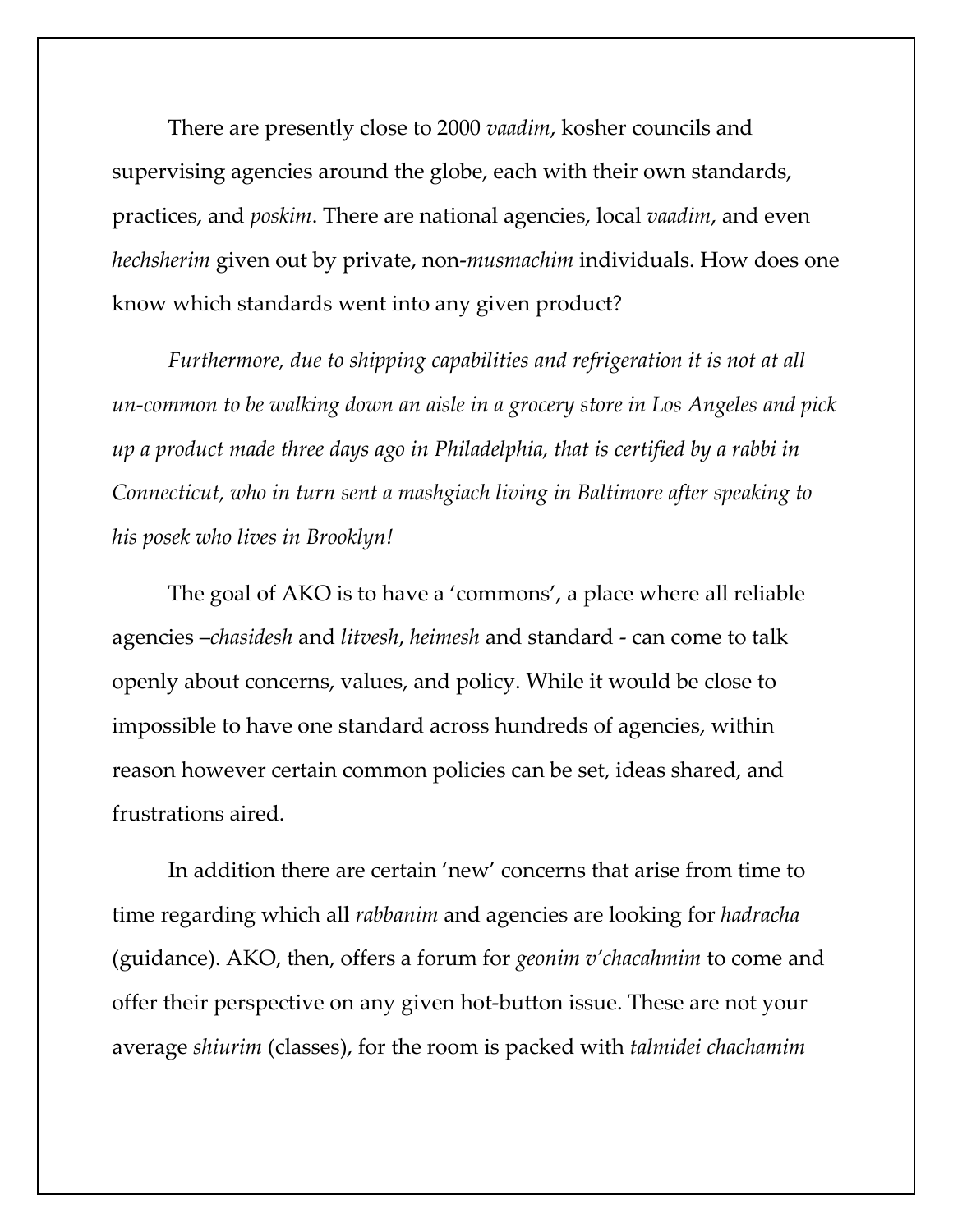and experts in these areas. This often allows for lively and respectful open dialogue.

This year the conference was held in Toronto and hosted by the COR, Canada's largest *vaad* (once run by my father-in-law, Rav Mordechai Levin *shlita* and now headed by Rav Yaakov Felder and Rabbi Shalom Hirsh Adler).

To give the reader some idea of just how many *vaadim* were represented; by one meal I received a text from a congregant asking me if a certain *hechsher* was reliable. I simply turned to the man to my left who was the *rav hamachshir* (head rabbi) of that particular organization and asked him with a smile, "Are you reliable?"

I was fortunate enough to run a panel discussion together with the heads of the OU, OK, Star-K, and two other local *vaadim*, and was lucky enough to sit next to the *belzer dayan*, Rav Eckstein during the other sessions. We have worked together in the past and he is a tremendous *talmud chacham* with vast knowledge of the world of *kashrus*.

Rav Shlomo Miller *shlita* delivered a *shiur* relating to the *kashrus* of medicines, principally children's chewable and liquid medications where the odds of, ostensibly, non-kosher ingredients are high – something that has vexed *rabbanim* for many years. A knowledgeable layman from Baltimore presented a brilliant paper on sherry casks – something that has vexed *kiddush*-clubs for just as long. Slide-show presentations on bug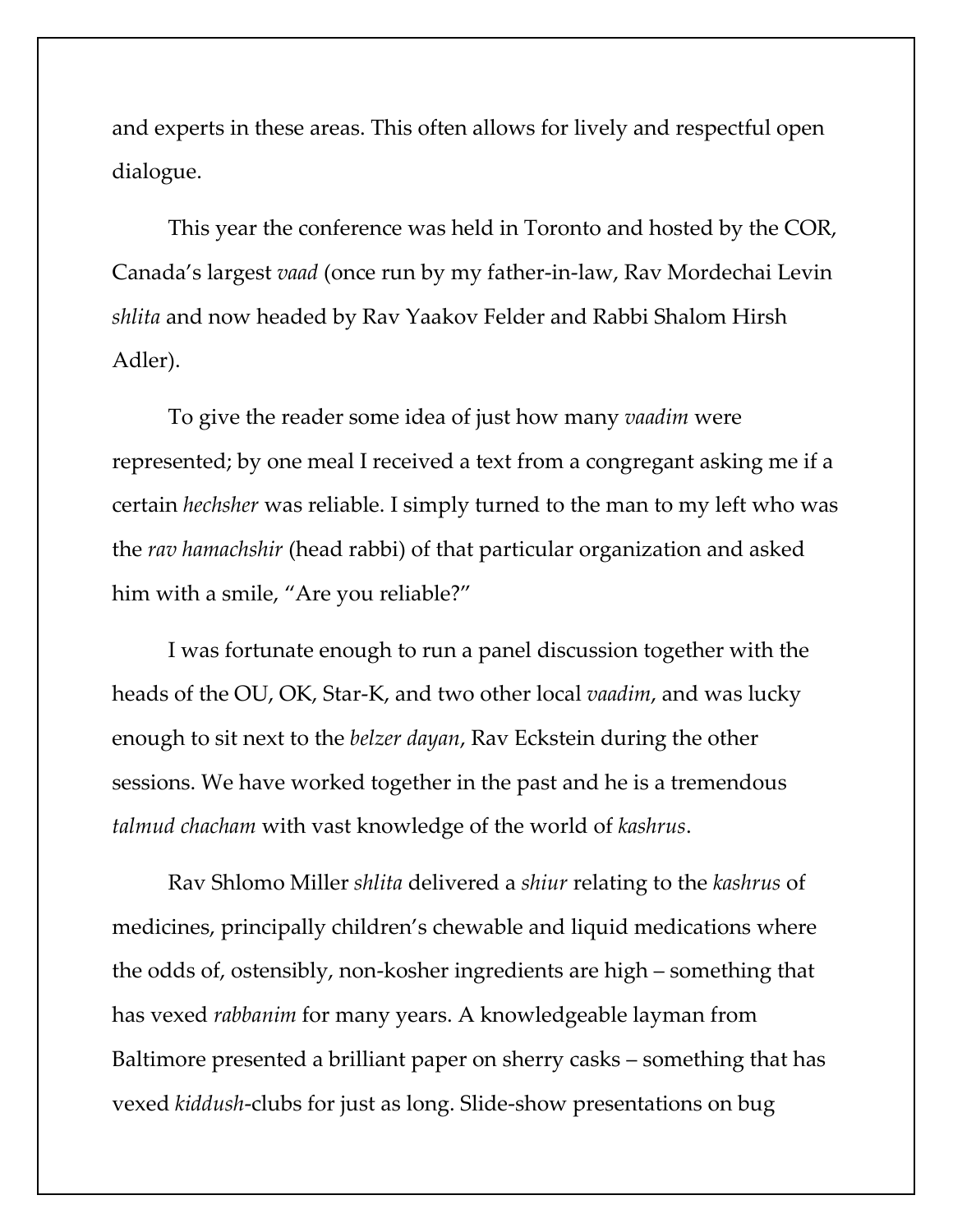infestation were offered. Tours of complicated kosher facilities were given, with a leading *posek* explaining how certain issues therein should be handled.

There is an old saying "A camel is a horse designed by committee". We all have had the experience of watching our original ideas and innovations that we have brought forth at a meeting become cut and pasted, virtually unrecognizable.

While the above fear has its place so does the need for groupthink and big-table discussion. This is especially true in the world of *kashrus*.

Any system of law that relates to food and its production will be by definition complex and tedious. Even the FDA's (the government's Food and Drug Administration) rules are necessarily tedious. If one were to check online for its laws regarding bottled water, for instance, they would feel overwhelmed. Bug infestation too is something that they must contend with; they allow, for instance, one maggot fragment per square inch of chocolate (!).

But government laws are often unseen outside the industry; *kashrus* on the other hand demands that the consumer too be intimately aware of the principles and directives that guide its production. This can often times, and understandably, cause people to feel overwhelmed, confused or even suspicious.